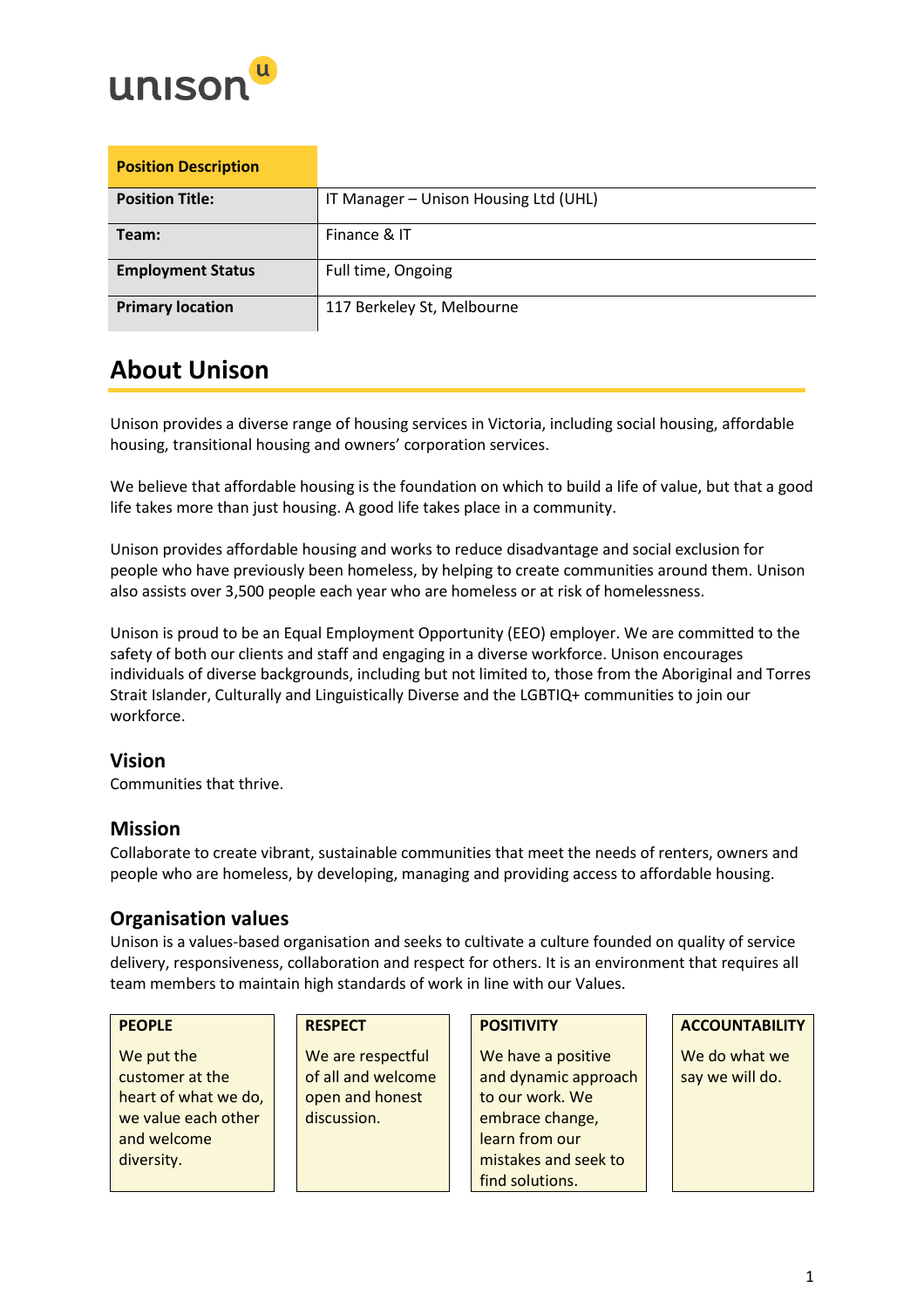

## **Position Objectives**

The IT Manager will be a key driver in the development, monitoring and delivery of Unison's IT strategy, support and infrastructure. As a critical member of the small and very hands on team IT team, you will work alongside the IT Business Partner and Finance Business Partner to deliver high quality data and system support.

The position will work closely with the IT Business Partner, external Managed Service Providers and software support providers to ensure smooth delivery, effective IT infrastructure and strong user experience.

## **Key Accountabilities**

#### **Organisation and Staff**

- Deal effectively with issues escalated from across the organisation that require decisions or intervention to achieve required resolution for each IT system project
- Work collaboratively and proactively with other Unison teams, and with external stakeholders as required.
- Ensure best practice in service delivery through ongoing review and documentation of policies and procedures.
- Support the delivery of assigned tasks within the IT delivery plan
- Represent the organisation in a professional and commercial manner with contracted service partners

#### **Network Administration and IT Infrastructure**

- Support and Implement data and reporting systems, including but not limited to:
	- o Aurion including Reporting Module
	- o MYOB GreenTree
	- o Qlik Sense
	- o Qlik View
	- o E-Docs/Boss
- Lead and manage the IT hardware procurement lifecycle (procure, implement, automate, refresh)
- M365/Azure Administration SharePoint, MS Teams, OneDrive, Forms, Power Automate/Apps, Azure VM, Express Route, VHD (Certification's advantage)
- Identify opportunities for, and implement business Integration and automation

#### **External IT Vendor Management**

- Managed IT Service Provider management
- Network vendor management
- Network administration (TCP/IP, WAN, Firewall, Switch, WAP, CCTV and Facility Security systems)

#### **Data Management**

- Working knowledge of data warehousing platforms and BI Tools (Power BI, Qliksense)
- Experience migrating on-prem file shares to SharePoint/OneDrive/Teams advantageous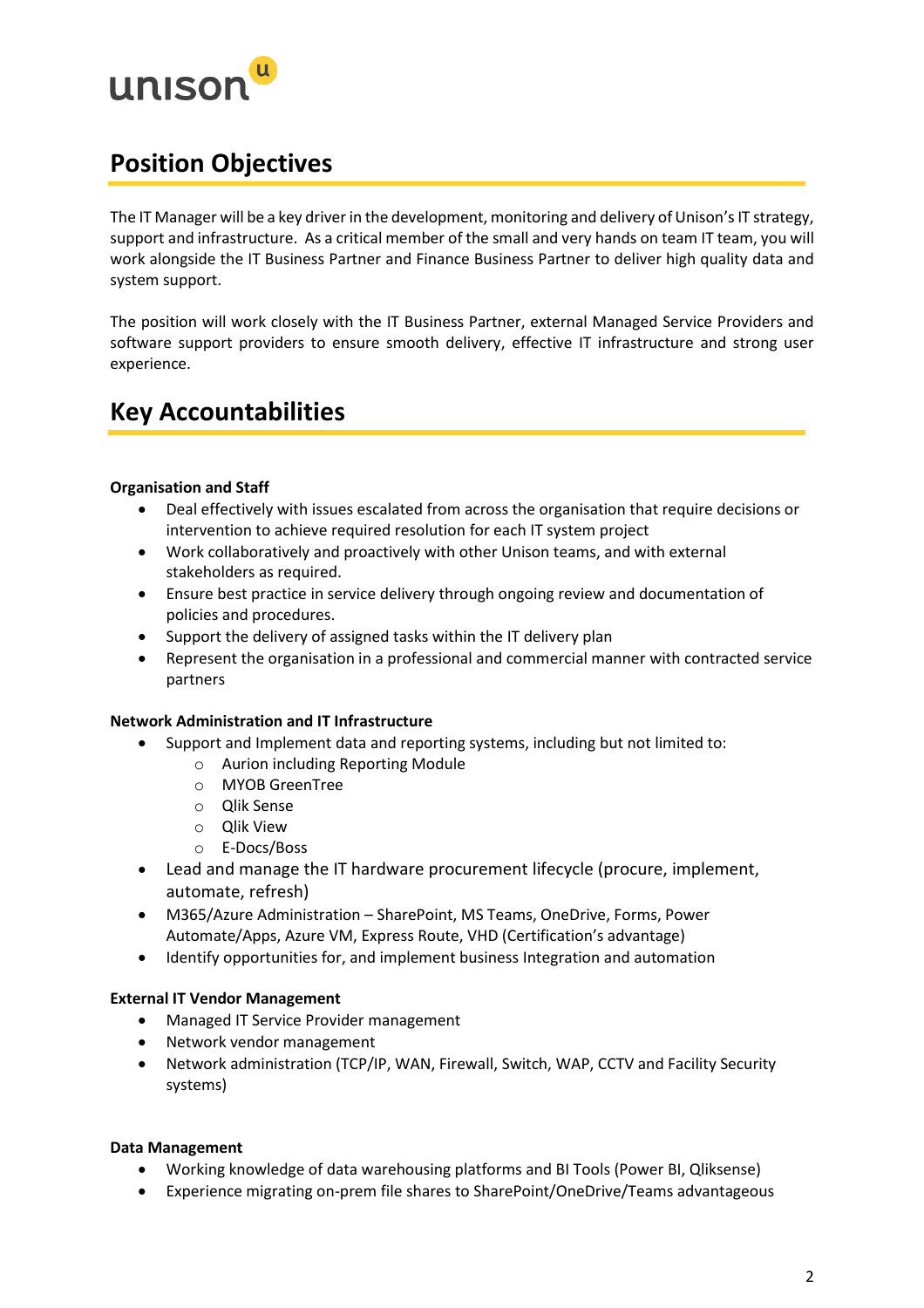

#### **People Management**

- Lead, motivate and manage an engaged, capable and productive team to achieve positive outcomes for renters
- Model, promote and maintain a positive, respectful and enthusiastic work environment aligned to Unison Values and Code of Conduct
- Maintain high standards of professional practice within the team through the provision of support, guidance and coaching. Ensure constructive feedback is provided through regular supervision and performance reviews
- Ensure team members receive mentoring and guidance and have access to opportunities to support their professional growth and development
- Where required, undertake performance management and succession planning

#### **Personal Accountability**

- Champion a culture that is respectful, non-judgemental and inclusive in line with Unison's Values, Code of Conduct, Policies and Procedures
- Actively participate in activities and initiatives to promote and sustain a positive and collaborative workplace with colleagues and stakeholders
- Participate in team meetings, staff meetings and other meetings and forums as required
- Participate in regular performance review and planning
- Ensure regular reports relevant to the position are accurate and provided within specified formats and timelines
- Comply with all legislation, regulations, standards and Unison policies and procedures relevant to the position
- Other duties as directed by Unison

## **Key Selection Criteria**

| Qualifications &<br>Experience | Tertiary qualifications in IT, Information Systems, project management or<br>$\bullet$<br>equivalent<br><b>ITIL Certifications Service Management</b><br>$\bullet$<br>Demonstrated experience in delivering outcomes within a small project<br>$\bullet$<br>team, and achieving key performance measures and financial targets                                                                                                                                                                                                                                                                                                                                                                                                                                                                                                                        |
|--------------------------------|-------------------------------------------------------------------------------------------------------------------------------------------------------------------------------------------------------------------------------------------------------------------------------------------------------------------------------------------------------------------------------------------------------------------------------------------------------------------------------------------------------------------------------------------------------------------------------------------------------------------------------------------------------------------------------------------------------------------------------------------------------------------------------------------------------------------------------------------------------|
| <b>Personal Qualities</b>      | Commitment to social justice and desire to promote and model the values<br>$\bullet$<br>of Unison in all interactions with employees, tenants and clients and the<br>broader community<br>Demonstrated ability to provide leadership and direction to others and work<br>$\bullet$<br>well in a team and support the development of a cohesive working<br>environment<br>Strong ability to communicate technical knowledge to non-technical people<br>A high level of energy and enthusiasm with a positive and inclusive style<br>Excellent negotiation and conflict resolution skills including the ability to<br>$\bullet$<br>build positive and lasting stakeholder relationships internally and externally<br>Ability to think analytically and to manage conflicting priorities and deal with<br>$\bullet$<br>ambiguity within tight timeframes |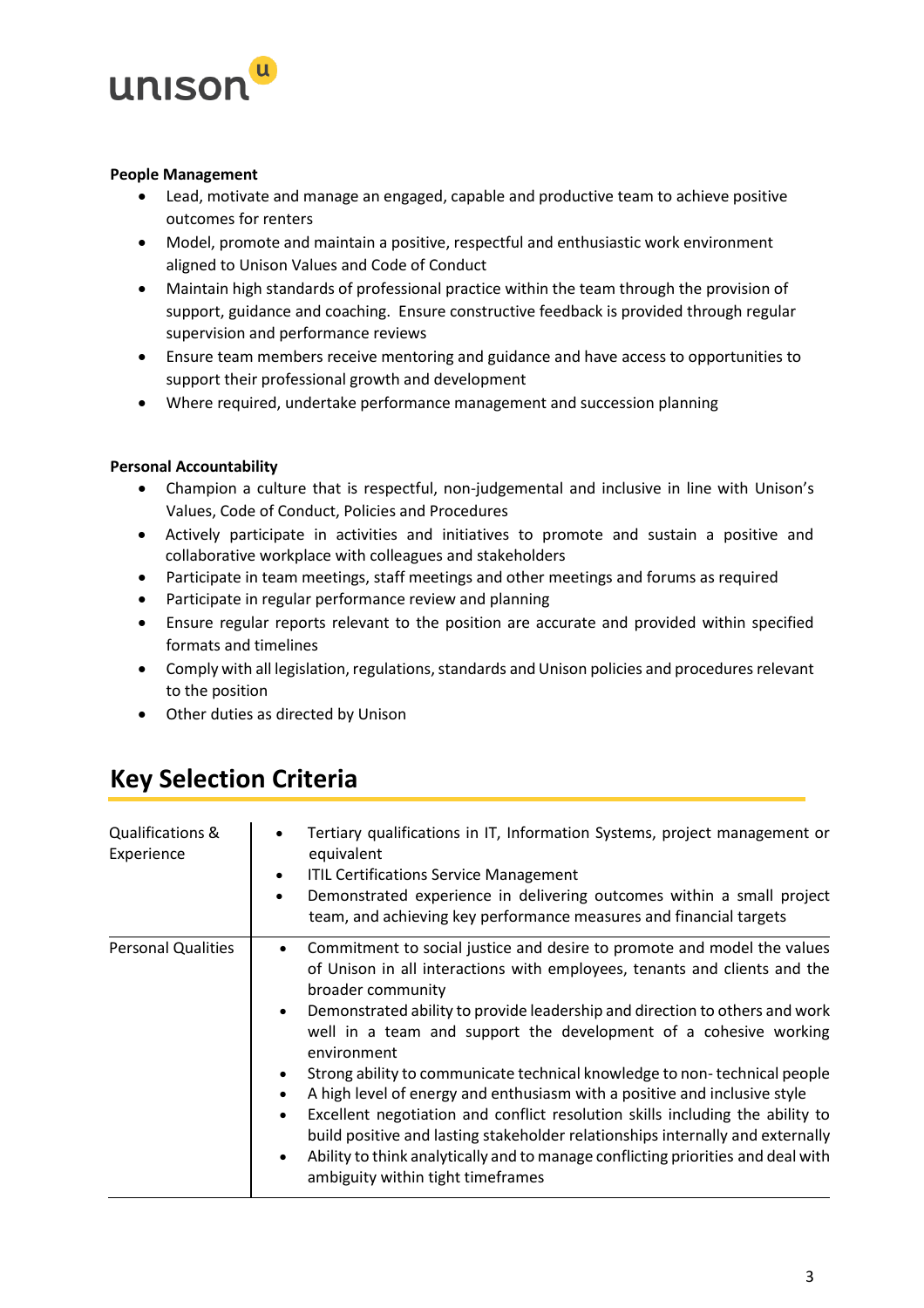

| Knowledge, Skills<br>and Abilities | Demonstrated practical and working understanding of all project<br>management requirements                                                                                                                       |
|------------------------------------|------------------------------------------------------------------------------------------------------------------------------------------------------------------------------------------------------------------|
|                                    | Excellent communication skills - including verbal and written<br>communication. Ability to explain information in non-technical<br>terminology.                                                                  |
|                                    | Understanding of Privacy legislation and associated requirements<br>٠                                                                                                                                            |
|                                    | Exceptional time management skills and an ability to prioritise workloads                                                                                                                                        |
|                                    | Working knowledge of data warehousing platforms and BI Tools (Power BI,<br>$\bullet$<br>Qliksense                                                                                                                |
|                                    | Experience migrating on-prem file shares to SharePoint/OneDrive/Teams<br>advantageous                                                                                                                            |
|                                    | Knowledge of MYOB Greentree, QlikSense and /or Aurion systems<br>$\bullet$<br>desirable                                                                                                                          |
| Workplace Health<br>and Safety     | Comply with Unison's OHS policy and procedures and applicable legislation<br>$\bullet$<br>and promote a positive safety culture                                                                                  |
|                                    | All employees have a duty to take reasonable care for the health and<br>٠<br>safety of themselves and others affected by their actions at work                                                                   |
|                                    | Regularly inspect own work environment and report any incidents, hazards<br>$\bullet$<br>or near misses that can cause harm or that represent a threat to public<br>safety to the relevant Manager or Supervisor |
|                                    | Actively participate in hazard identification and elimination where practical<br>$\bullet$                                                                                                                       |
| Safety screening                   | This role is subject to a satisfactory National Police History check and<br>$\bullet$<br>Working with Children Check                                                                                             |
|                                    | Applicants who have lived overseas for 12 months or longer during the past<br>$\bullet$<br>10 years are required to provide the results of an international police check                                         |

# **Organisational Relationships**

| Accountable to                     | Director Finance<br>$\bullet$                                                                                                                                                    |
|------------------------------------|----------------------------------------------------------------------------------------------------------------------------------------------------------------------------------|
| Supervises (Day to Day Operations) | N/A                                                                                                                                                                              |
| Internal Liaisons                  | <b>IT Business Partner</b><br>$\bullet$<br>Management Team, Unison Place Management<br>$\bullet$<br>Teams, Finance Staff, other internal staff, including<br>Corporate Services. |
| <b>External Liaisons</b>           | Unison Tenants, the Asset Management Services<br>$\bullet$<br>Provider, Local Governments, external contractors, and<br>other relevant networks.                                 |

# **Physical Inherent Requirements**

| <b>Office Duties</b> | $\bullet$<br>$\bullet$ | Sitting at a workstation using a computer or sitting for up to two<br>hours at a time with breaks.<br>General office-based work such as handling files, various paperwork,<br>attending to phone calls and stakeholder enquiries. |
|----------------------|------------------------|-----------------------------------------------------------------------------------------------------------------------------------------------------------------------------------------------------------------------------------|
| <b>Driving</b>       |                        | Required to drive private or Unison owned vehicles.                                                                                                                                                                               |